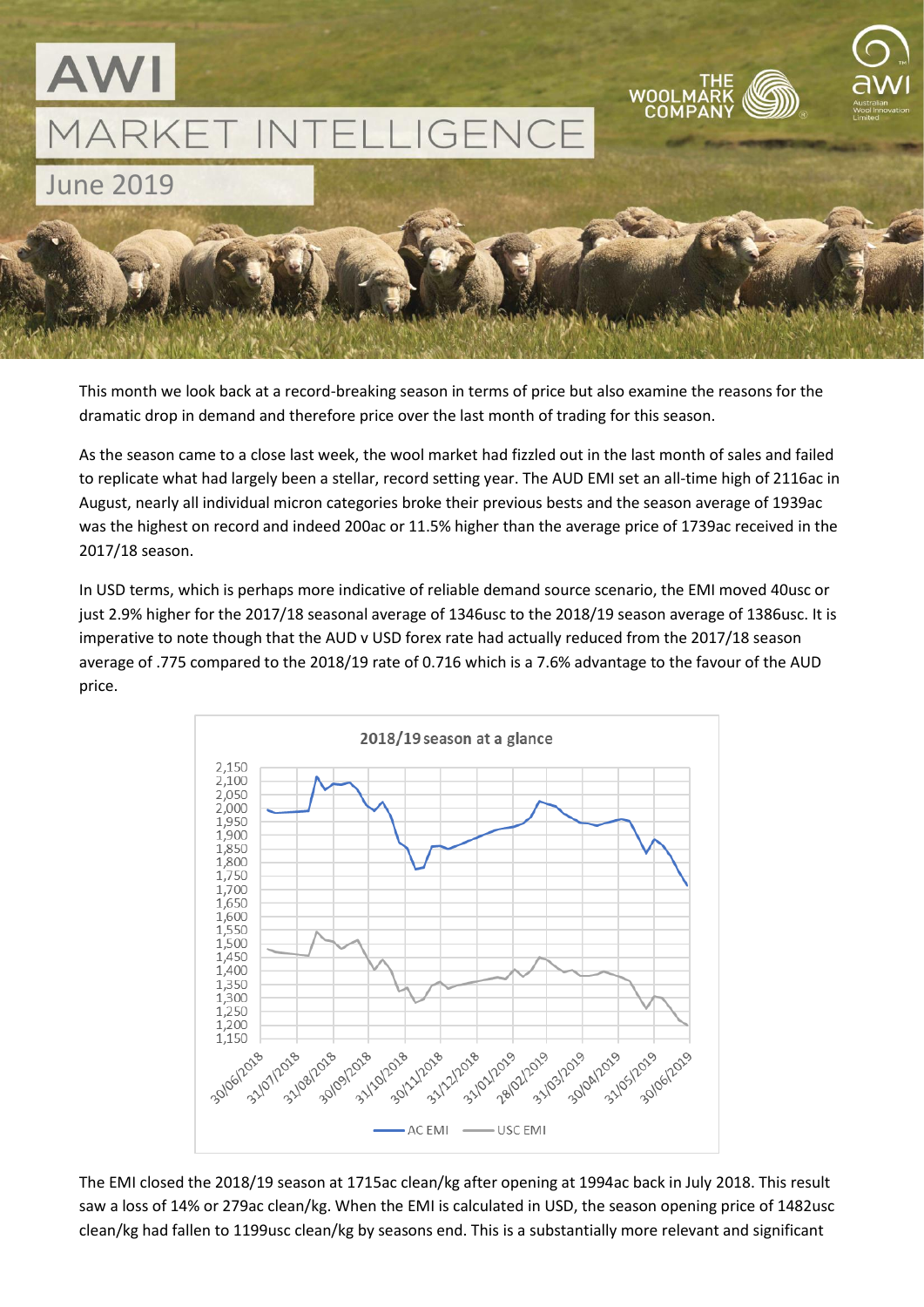measurement in the price decay that has occurred over the past 12 months. By registering a 19.1% or 284usc loss of the USD indicator, this is clearly indicative of the abrupt slowdown in demand from overseas manufacturers and markets that has transpired.

Supply concerns throughout the season were well founded, with the amount of wool sold through auction dropping by 296,326 bales year on year. This is a 16.6% decline. There were approximately 1.48 million bales transacted through the auction system. An additional weight was sold by private treaty and direct sales with a rough estimate of 177,000 bales sold this way based on the AWPFC figure of 298 million kgs of production. We estimate a total of 1.66 million bales was transacted for the year, with a raw wool value around the 3.7billion dollar mark.

It can be argued that the negative influences that were placed on the market this season were largely external factors away from specific Australian wool issues. In this current era of free global trade and markets, business confidence pervades into all markets from all business segments. For purely Australian wool interests we are more concerned with the retail activity trends from domestic China and Europe. This is where our largest volume of middle class and high net worth consumers originate, so the implications of the health of these two areas remain key to having the major influence on the immediate prospects of our wool markets.

Very negative global economic confidence has filtered through to the wool textile industry with the China - US tariff dispute and the generally gloomy retail conditions in mainland China and Europe cited as the major contributing factors. Overseas manufacturers have continuously waited out of the local market whilst prices headed all to their favour. This is not to say they are reaping a big bonus, as business for them out the other end of the chain is also being stymied by the unknown whims of consumer demands.

Uncertainty surrounds the case of South African wool imported into China during the foot and mouth case earlier this year. The outstanding contracts associated with this unknown volume of wool are still unresolved and looking more likely to meet a difficult resolution between Chinese and South African parties, through no fault of either side.

Tight trading conditions will be the reality for wool for the immediate term, where price sensitive overseas interest is offered. This sensitivity has arisen due to the above reasons but also thoughts from manufacturers regarding the predictions of the AUD lowering against the USD as have been a long-term trend now. Financing issues for our manufacturing customers are certainly a negative factor for demand at present. Tight cash flow situations in the middle of the supply chain are hampering fluidity of normal business practice.